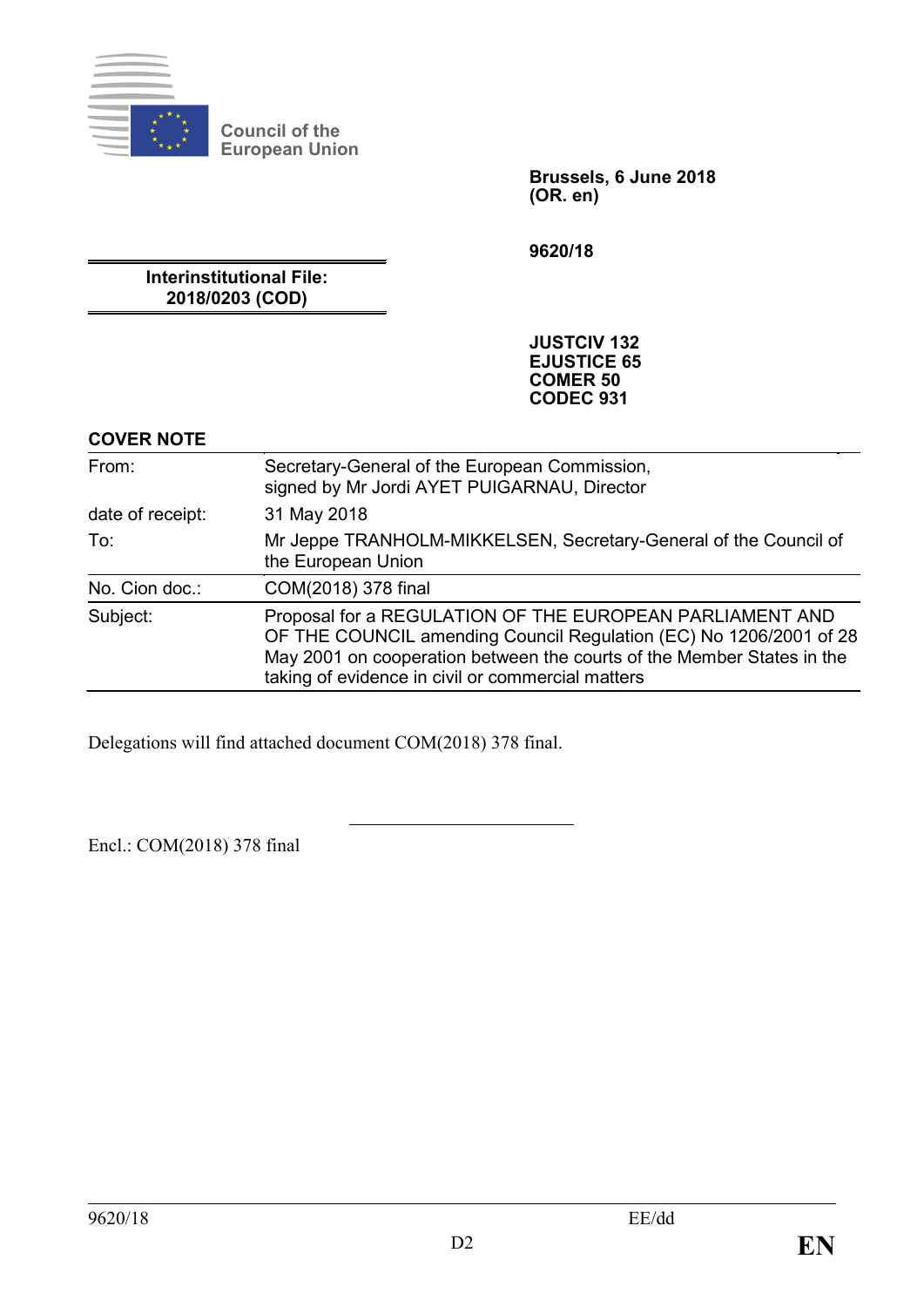

EUROPEAN **COMMISSION** 

> Brussels, 31.5.2018 COM(2018) 378 final

2018/0203 (COD)

Proposal for a

# **REGULATION OF THE EUROPEAN PARLIAMENT AND OF THE COUNCIL**

**amending Council Regulation (EC) No 1206/2001 of 28 May 2001 on cooperation between the courts of the Member States in the taking of evidence in civil or commercial matters**

{SEC(2018) 271 final} - {SWD(2018) 284 final} - {SWD(2018) 285 final}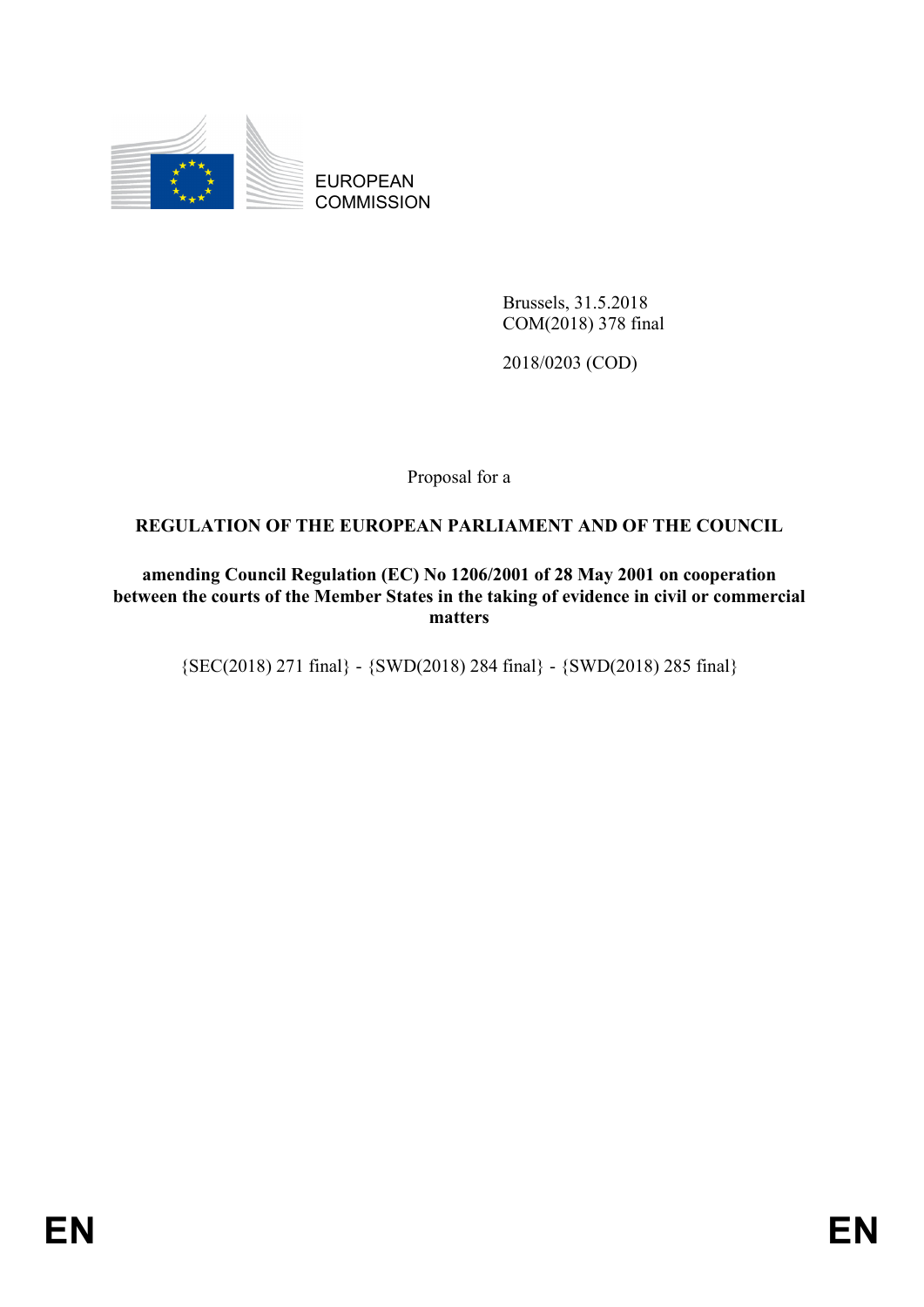### **EXPLANATORY MEMORANDUM**

## **1. CONTEXT OF THE PROPOSAL**

### **• Reasons for and objectives of the proposal**

Among the EU's tasks is that of developing a European area of justice in civil matters based on the principles of mutual trust and the mutual recognition of judgments. The area of justice requires judicial cooperation across borders. For this purpose, and to facilitate the proper functioning of the internal market, the EU has adopted legislation on the cross-border service of judicial documents<sup>[1](#page-2-0)</sup> and on cooperation in the taking of evidence<sup>[2](#page-2-1)</sup>. These instruments are crucial in the regulation of judicial assistance in civil and commercial matters between the Member States. Their common purpose is to provide an efficient framework for cross-border judicial cooperation. They have replaced the earlier international, more cumbersome system of the Hague Conventions<sup>[3](#page-2-2)</sup> between the Member States<sup>[4](#page-2-3)</sup>.

This legislation on judicial cooperation has a real impact on the everyday lives of EU citizens, be it as private individuals or business operators. It is applied in judicial proceedings with cross-border implications, where its proper functioning is indispensable to ensuring access to justice and fair trials. The efficiency of the framework of international judicial assistance has a direct impact on how the citizens involved in such cross-border disputes perceive the functioning of the judiciary and the rule of law in the Member States.

Smooth cooperation between courts is also necessary for the proper functioning of the internal market. In 2018, approximately 3.4 million civil and commercial court proceedings in the EU have cross-border implications<sup>[5](#page-2-4)</sup>. In many such proceedings, there is a need to obtain evidence from another Member State; the Regulation on the taking of evidence provides tools that facilitate access to that evidence.

Council Regulation (EC) No 1206/2001 on cooperation between the courts of the Member States in the taking of evidence in civil or commercial matters is an important instrument for European judicial cooperation, given that it is often crucial to present sufficient evidence to the court to prove a claim. The Regulation establishes an EU-wide system for the direct and rapid transmission of requests for the taking and execution of evidence between courts and lays down precise rules as to the form and content of such requests. In particular, it has

<span id="page-2-0"></span> <sup>1</sup> Regulation (EC) No 1393/2007 of the European Parliament and of the Council of 13 November 2007 on the service in the Member States of judicial and extrajudicial documents in civil or commercial matters (service of documents), and repealing Council Regulation (EC) No 1348/2000 (OJ L 324, 10.12.2007, p. 79).

<span id="page-2-1"></span><sup>&</sup>lt;sup>2</sup> Council Regulation (EC) No 1206/2001 of 28 May 2001 on cooperation between the courts of the Member States in the taking of evidence in civil or commercial matters (OJ L 174, 27.6.2001, p. 1).

<span id="page-2-2"></span><sup>&</sup>lt;sup>3</sup> Convention of 15 November 1965 on the service abroad of judicial and extrajudicial documents in civil or commercial matters;

Convention of 18 March 1970 on the taking of evidence abroad in civil or commercial matters.

<span id="page-2-3"></span><sup>&</sup>lt;sup>4</sup> The Regulations apply to all EU Member States except Denmark. Denmark has concluded a parallel agreement on 19 October 2005 with the European Community on the service of judicial and extrajudicial documents in civil or commercial matters, which extends the provisions of the Regulation on service of documents and its implementing measures to Denmark. The agreement entered into force on 1 July 2007 (See OJ L 300 of 17.11.2005, p. 55; OJ L 120, 5.5.2006, p. 23). There is no parallel agreement concerning the taking of evidence.

<span id="page-2-4"></span><sup>&</sup>lt;sup>5</sup> These figures reflect estimates from Deloitte's economic study supporting the impact assessment. The estimates are based on data from Eurostat, the Council of Europe European Commission for the efficiency of justice (CEPEJ) and the European Commission, and information gathered in the course of the interviews. The study was contracted to Deloitte under contract no. JUST/2017/JCOO/FW/CIVI/0087 (2017/07). The final report is not yet published.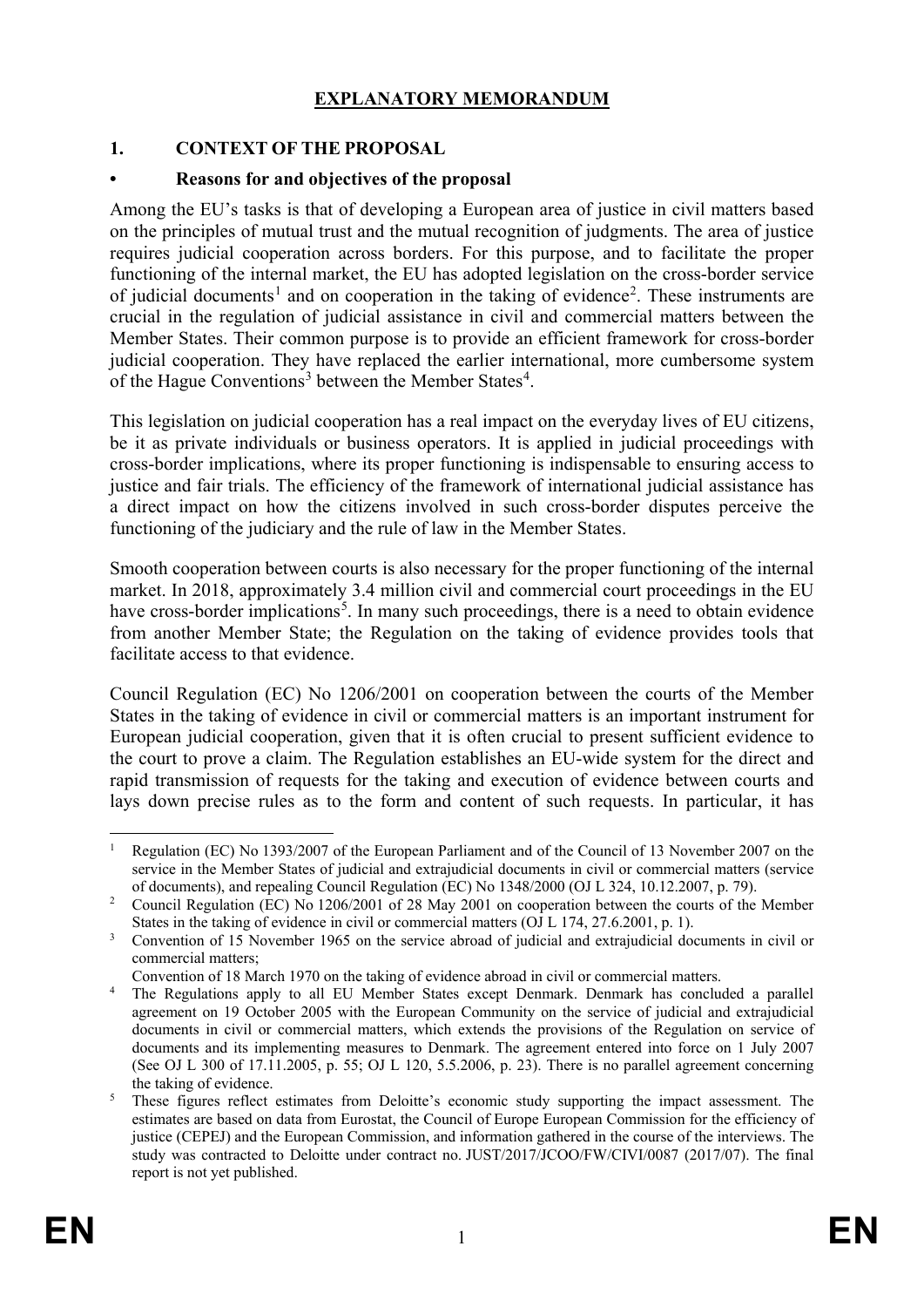improved on the relevant Hague Convention by putting in place a modern and efficient system of direct dealings between courts (transmission of requests and re-transmission of evidence taken) and replacing the cumbersome system whereby requests were transmitted from the court in Member State A to the central body in Member State A, then to the central body in Member State B and finally to the court in Member State B (and *vice versa* on the way back). It also allows for the direct taking of evidence by courts in other Member States.

In 2017, to support relevant, comprehensive and up-to-date analysis and conclusions on the practical operation of the Regulation (complementing findings from other evaluation exercises<sup>[6](#page-3-0)</sup>), the Commission undertook a regulatory fitness (REFIT) evaluation, in line with the better regulation guidelines, to assess the operation of the instrument in relation to the five key mandatory evaluation criteria of effectiveness, efficiency, relevance, coherence and EU added value.

The findings of the REFIT evaluation report were used as a basis for the problem definition in the impact assessment accompanying the present proposal. According to the report, contacts between the bodies designated by the Regulation are still almost exclusively paper-based, with adverse impacts on cost and effectiveness. Also, videoconferencing is rarely used to hear persons in another Member State. The proposal therefore addresses the need for modernisation, in particular digitalisation and the use of modern technology in the cross-border taking of evidence. It also addresses the following other problems highlighted by the evaluation: delays and costs for citizens, businesses and Member States, shortcomings in the protection of procedural rights and legal complexity and uncertainty.

The proposal aims to improve the smooth functioning of the area of freedom, security and justice, and of the internal market, by increasing the efficiency and speed of the cross-border taking of evidence. It will achieve this by adapting Regulation (EC) No 1206/2001 to technical developments, exploiting the advantages of digitalisation and ensuring that more use is made of videoconferencing. The initiative increases legal certainty and thereby helps to avoid delays and undue costs for citizens, businesses and public administrations and addresses shortcomings in the protection of parties' procedural rights.

# **• Consistency with existing policy provisions in the policy area**

This initiative is closely linked to the initiative concerning service in the Member States of judicial and extrajudicial documents in civil or commercial matters (service of documents), as governed by Regulation (EC) No 1393/2007.

The proposal is consistent with existing Union instruments in the area of civil judicial cooperation. Regulation (EC) No 1206/2001 is without prejudice to the possible exchange of information between authorities under systems established by the Brussels  $IIa^7$  $IIa^7$  and Maintenance Regulations<sup>[8](#page-3-2)</sup>, even where that information has evidentiary value, so the requesting authority is free to choose the most suitable method.

<span id="page-3-0"></span> <sup>6</sup> See footnote 5.

<span id="page-3-1"></span><sup>7</sup> Council Regulation (EC) No 2201/2003 of 27 November 2003 concerning jurisdiction and the recognition and enforcement of judgments in matrimonial matters and the matters of parental responsibility, repealing Regulation (EC) No 1347/2000 (OJ L 338, 23.12.2003, p. 1).

<span id="page-3-2"></span><sup>8</sup> Council Regulation (EC) No 4/2009 of 18 December 2008 on jurisdiction, applicable law, recognition and enforcement of decisions and cooperation in matters relating to maintenance obligations (OJ L 7, 10.1.2009, p. 1).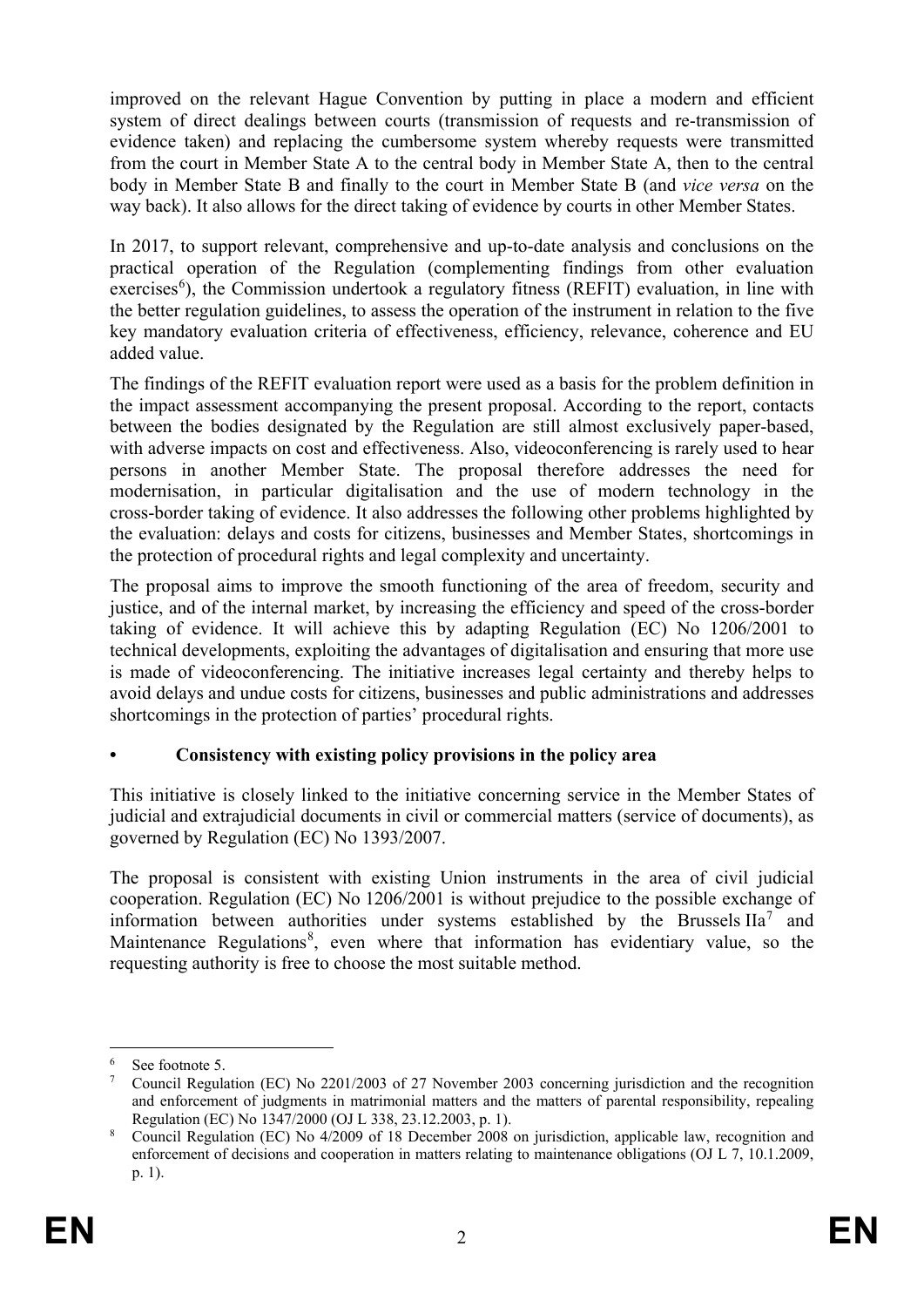## **• Consistency with other Union policies**

The proposed Regulation is part of the EU framework on judicial cooperation in civil and commercial matters and contributes to the EU's objective of establishing an area of freedom, security and justice, as defined in Article 3(2) of the Treaty on European Union (TEU) and Article 67 of the Treaty on the Functioning of the European Union (TFEU). In this context, the EU is to develop judicial cooperation in civil and commercial matters with cross-border implications based on the principle of mutual recognition of judgments and decisions, as stipulated in Article 81 TFEU. The Regulation also contributes to the EU's objective of establishing an internal market (Article 26 TFEU).

The EU justice agenda for 2020 stresses that, in order to enhance mutual trust between Member States' justice systems, the need to reinforce civil procedural rights should be examined, for example as regards the taking of evidence<sup>[9](#page-4-0)</sup>. The aim of improving the framework of judicial cooperation within the EU is also in line with the objectives set out by the Commission in the digital single market strategy<sup>10</sup>: in the context of e-government, the strategy expresses the need for more action to modernise public (including judicial) administration, achieve cross-border interoperability and facilitate easy interaction with citizens.

Accordingly, the Commission undertook in its work programme for 2018 to prepare a proposal revising the Regulation on the taking of evidence<sup>11</sup>.

# **2. LEGAL BASIS, SUBSIDIARITY AND PROPORTIONALITY**

# **• Legal basis**

The legal basis of the proposal is Article 81 TFEU (judicial cooperation in civil matters having cross-border implications). Point (d) in Article 81(2) grants the EU the power to adopt measures aimed at ensuring cooperation in the taking of evidence.

# **• Subsidiarity (for non-exclusive competence)**

The problems to be tackled by the initiative arise in cross-border judicial proceedings (which by definition are beyond the reach of national legal systems) and stem either from insufficient cooperation between the courts of the Member States or from insufficient interoperability and coherence between domestic systems and legal environments. Rules in the area of private international law are laid down in regulations, because that is the only way to ensure the desired uniformity. While in principle nothing prevents Member States from digitalising the way they communicate, past experience and projections of what will happen without EU action show that progress would be very slow and that, even where Member States take action, interoperability cannot be ensured without a framework under EU law. The objective of the proposal can therefore not be sufficiently achieved by the Member States themselves and can be achieved only at Union level.

<span id="page-4-0"></span> <sup>9</sup> *The EU justice agenda for 2020: strengthening trust, mobility and growth within the Union* (COM(2014) 144 final), p. 8.

<span id="page-4-1"></span><sup>&</sup>lt;sup>10</sup> COM(2015) 192 final, 6.5.2015, p. 16.<br><sup>11</sup> Commission work programme, 2018.

<span id="page-4-2"></span><sup>11</sup> *Commission work programme 2018: an agenda for a more united, stronger and more democratic Europe* (COM(2017) 650 final, 24.10.2017), Annex II, points 10 and 11.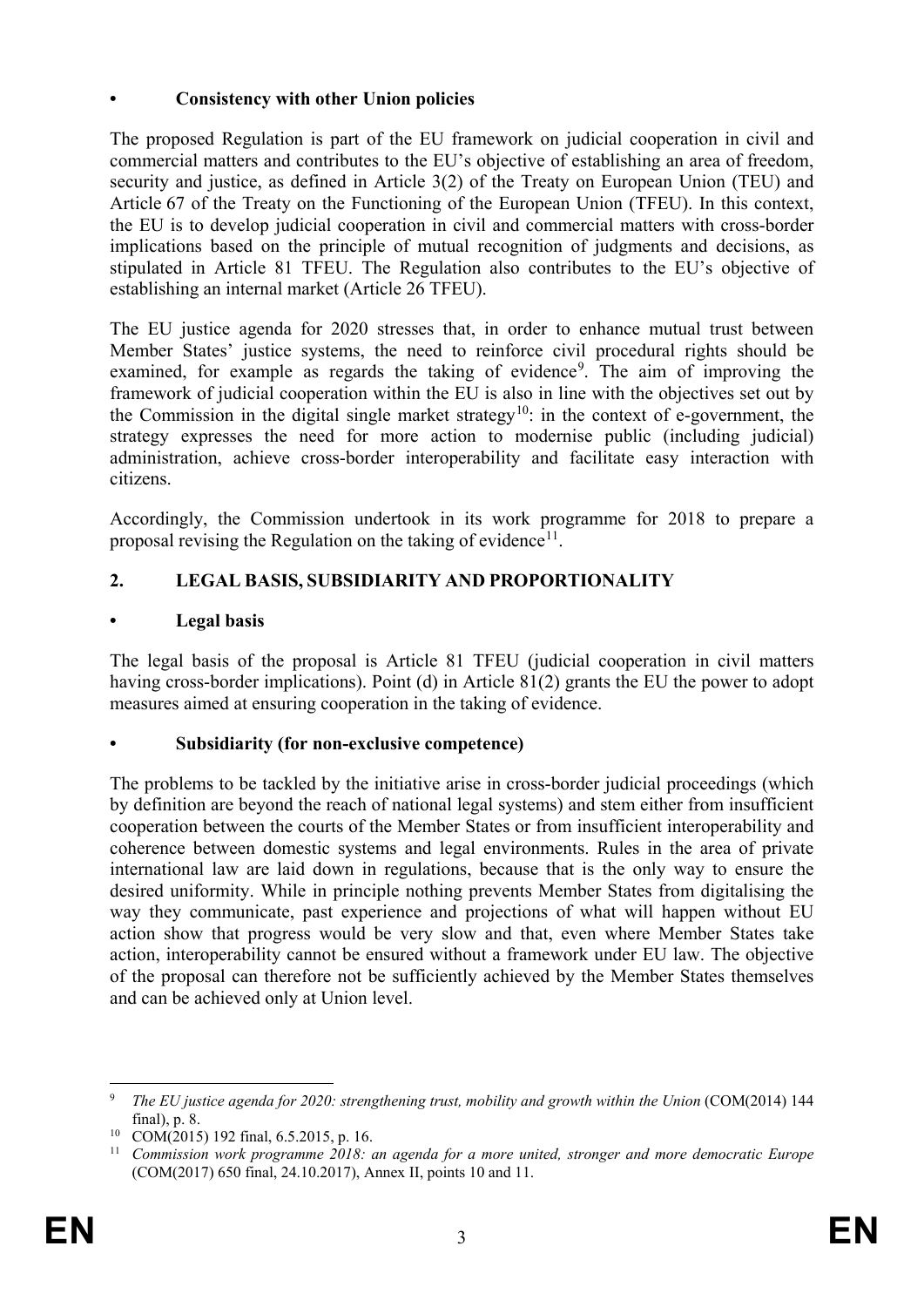The EU added value lies in further improving the efficiency and speed of judicial procedures, by simplifying and accelerating cooperation mechanisms with regard to the taking of evidence and thus improving the administration of justice in cases with cross-border implications.

# **• Proportionality**

The proposal complies with the principle of proportionality, because it is strictly limited to what is necessary to achieve its objectives. It does not interfere with the divergent national arrangements for the taking of evidence.

## **3. RESULTS OF** *EX POST* **EVALUATIONS, STAKEHOLDER CONSULTATIONS AND IMPACT ASSESSMENTS**

## **•** *Ex post* **evaluations/fitness checks of existing legislation**

The results of the *ex post* evaluation of Regulation (EC) No 1206/2001, which accompanies the impact assessment, can be summarised as follows:

Overall, the Regulation has made a contribution to achieving its general, specific and operational objectives. The introduction of common methods for taking evidence has been welcomed by practitioners. The introduction of standard forms and communication channels has facilitated communication. The Regulation has improved the efficiency of legal proceedings — both as compared with the Hague Convention and over time between 2001 and 2017. It thus contributes to an area of freedom, security and justice, and the smooth functioning of the internal market. It increases mutual trust between courts and helps to reduce the burden for citizens and businesses engaged in cross-border proceedings.

A number of obstacles have been identified that indicate that there is room for improvement. These obstacles relate overwhelmingly to delays and costs for businesses and citizens caused by failure to exploit the potential of modern technologies for speedier communication and the direct taking of evidence. The most striking examples are failure to use electronic communication in exchanges between Member States' courts and authorities, which are still predominantly paper-based, and the marginal use of electronic communication, in particular videoconferencing, for the direct taking of evidence. The Regulation does not currently require the uptake of modern technologies in the judiciary; the fact that this depends entirely on Member States' individual efforts and the overall move towards digitalisation has led to very slow progress, in absolute terms and also in comparison with the use of modern technologies in domestic settings.

### **• Stakeholder consultations**

The Commission conducted an extensive consultation of stakeholders. A single public consultation from 8 December 2017 to 2 March 2018 addressed both Regulation (EC) No 1393/2007 and Regulation (EC) No 1206/2001. A total of 131 contributions were received (particularly from Poland, followed by Germany, Hungary and Greece). Two dedicated meetings of the European Judicial Network addressed practical problems and possible improvements of both Regulations. Dedicated meetings were held with Member States' governmental experts. A workshop was held for selected stakeholders with a particular interest in issues relating to cross-border legal proceedings. The results of these consultations were generally positive and revealed a need for action.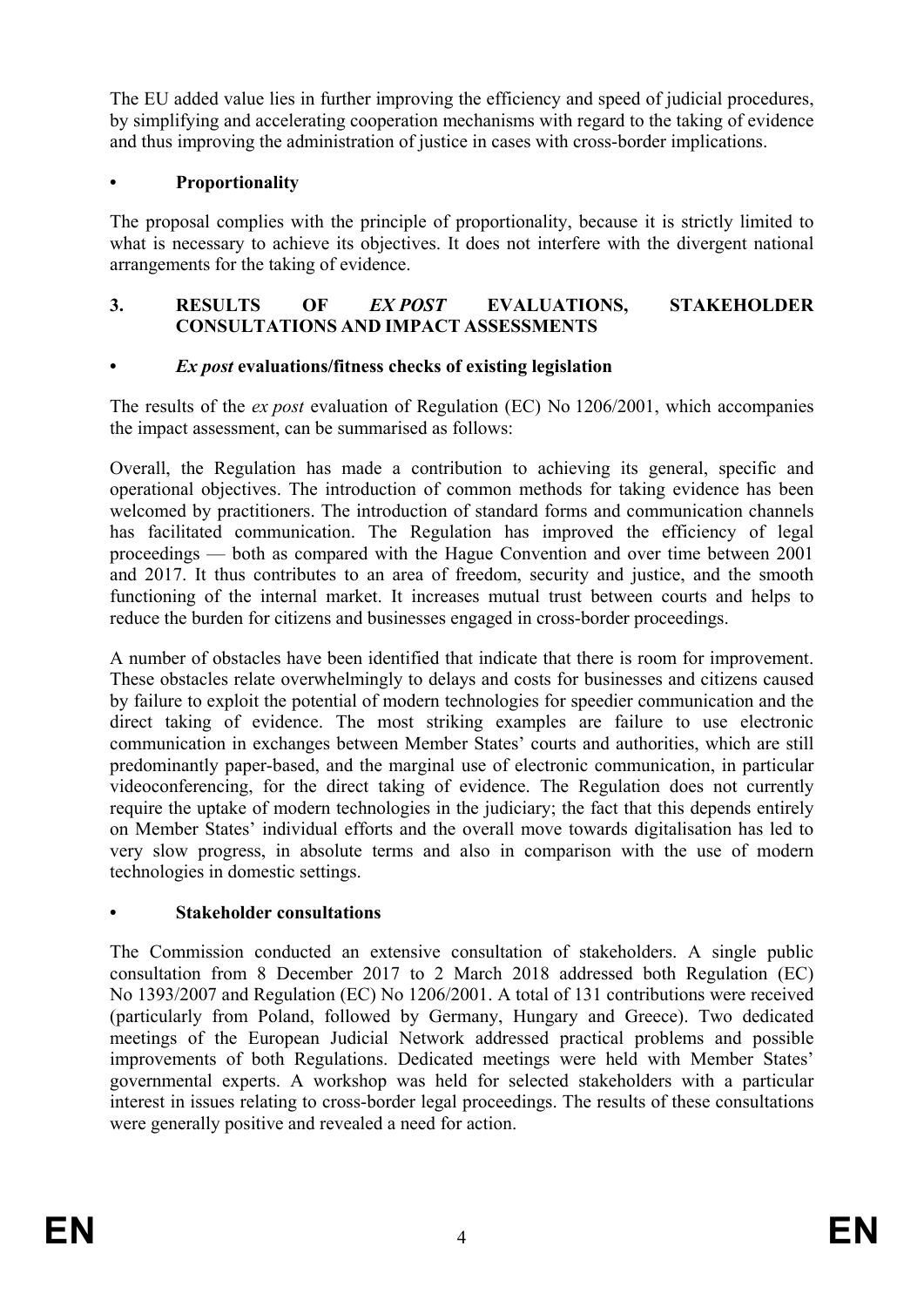In addition, the Commission maintained a regular dialogue with stakeholders and Member States via the Council's expert group on the e-service of documents and e-communications, which meets four to six times a year.

# **• Collection and use of expertise**

An expert group on the modernisation of judicial cooperation in civil and commercial matters held six meetings between January and April 2018. A 2016 study by a consortium led by the University of Maribor delivered a comparative analysis of the law of evidence in 26 Member States $12$ .

### **• Impact assessment**

This proposal is supported by the impact assessment in the accompanying staff working document SWD(2018) 285.

A range of options was considered, from non-legislative action to legislative action with various levels of ambition.

The preferred option is a policy package involving a number of measures:

- using electronic transmission as the default channel for electronic communication and document exchanges;
- promoting modern means of taking evidence such as videoconferencing if a person needs to be heard from another Member State and incentives (via the financing of national projects) for Member States to equip courts with videoconferencing facilities;
- removing legal barriers to the acceptance of electronic (digital) evidence;
- tackling divergent interpretations of the term 'court';
- communicating the importance of the uniform standards provided by the Regulation (streamlined procedures, equal standard of protection of the right of the parties involved);
- best practices for competent courts, to help them apply the procedures properly and without delay; and
- raising courts' and legal professionals' awareness of the availability of the direct channel of taking evidence under the Regulation.

The Regulatory Scrutiny Board reviewed the draft impact assessment at its meeting of 3 May 2018 and delivered a positive opinion with comments on 7 May 2018. The recommendations of the Board were taken into account. In particular, the revised version of the report explains better the relationship between the two initiatives concerning judicial cooperation (service of documents and taking of evidence), the wider context and the reasons why the Regulation represents a significant step forward compared to the Hague Convention on the Taking of Evidence. Furthermore, the major problems and the baseline are better identified and explained and the sections on subsidiarity and EU added value were improved. Moreover, the conclusions of the evaluation regarding the effectiveness were further developed and the

<span id="page-6-0"></span> <sup>12</sup> <http://www.acj.si/en/presentation-evidence>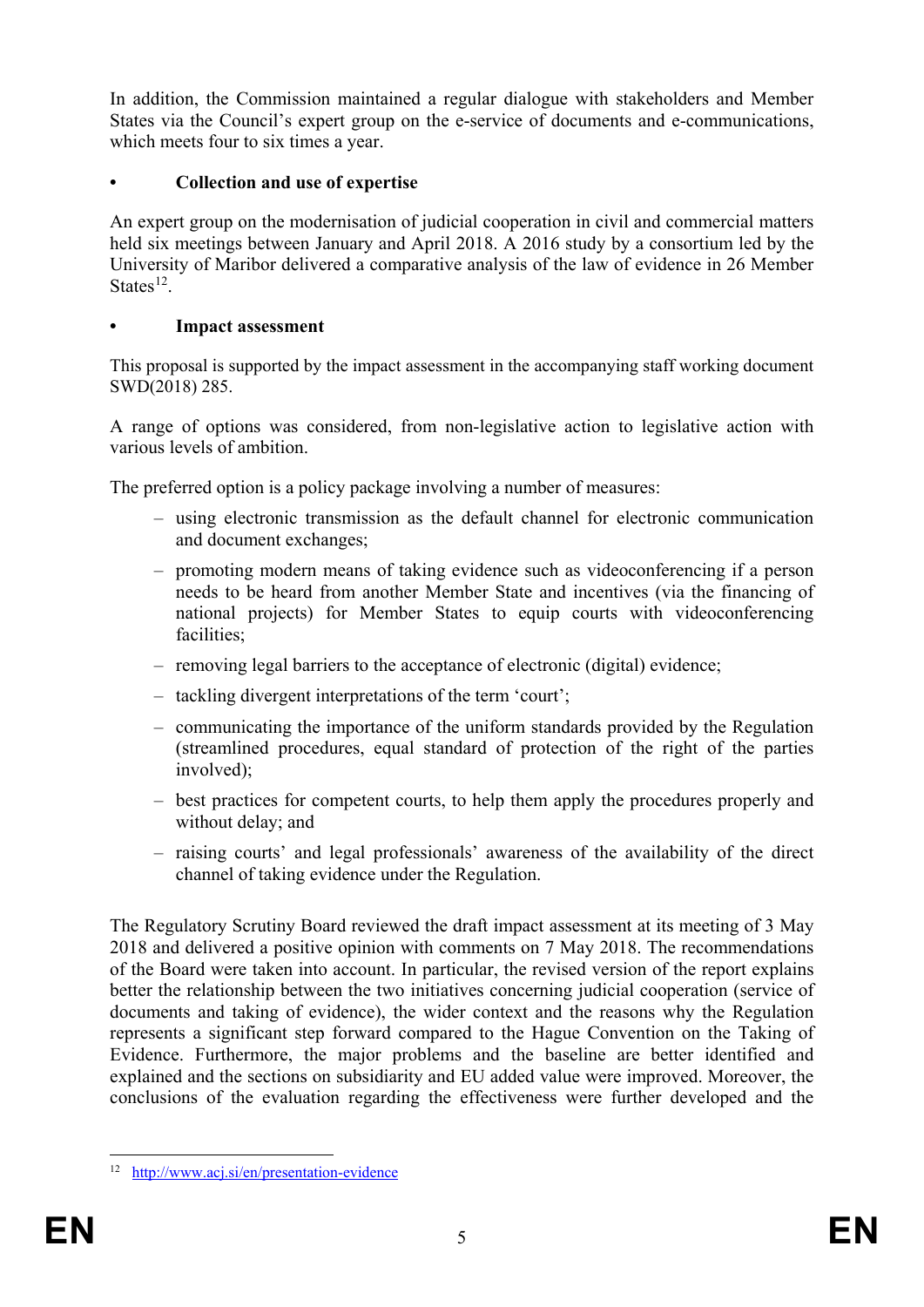assessment of the policy options focusses on the main issues (electronic communication and the use of video-conferencing).

# **• Regulatory fitness and simplification**

The initiative is included in the Commission's 2018 work programme under REFIT initiatives in the area of justice and fundamental rights based on mutual trust<sup>[13](#page-7-0)</sup>.

Through the REFIT platform, stakeholders recommended that the Commission explore the scope for expediting the taking of evidence in other Member States.

The policy package is expected to generate benefits for citizens and businesses involved in cross-border proceedings. Enhanced legal certainty and faster, less costly proceedings would help to encourage citizens and businesses to engage in cross-border transactions and would thus stimulate cross-border business and enhance the functioning of the internal market. For Member States, electronic transmission and videoconferencing would generate some costs, but these are one-off, while the benefits are ongoing and generate cost savings (e.g. it costs less to hear a witness by videoconference than in person). Also, the costs relating specifically to this Regulation will be mitigated by increased digitalisation of the judiciary in general. Overall, the benefits would clearly outweigh the costs. Businesses would benefit from improvements as parties to judicial proceedings. Other effects would be relatively neutral.

The Regulation will also provide for the mutual recognition of digital evidence. This will not only reduce the burden for citizens and business in proceedings, but also limit the instances where electronic evidence is rejected.

## **• Fundamental rights**

In line with the EU justice agenda for 2020, the proposal addresses the need to reinforce civil procedural rights, in order to enhance mutual trust between Member States' justice systems.

The introduction of electronic means of communication and the greater use of videoconferencing are expected to improve citizens' and businesses' access to justice.

The proposed digitalisation measures take into account the requirements of data protection and privacy: the system to be introduced for electronic exchanges between the designated courts should feature a fully reliable and secure technical solution that ensures the integrity and privacy of the transmitted data. A pre-defined set of users of the system (only Member States' courts and judicial authorities) gives an additional guarantee that personal data will be handled appropriately. Furthermore, the system should introduce a decentralised structure, enabling communication directly between its end-points and thus reducing risk by minimising the number of data processors.

Important external factors with regard to the protection of personal data in the context of the proposed policy package are:

the General Data Protection Regulation  $(GDPR)^{14}$  $(GDPR)^{14}$  $(GDPR)^{14}$ , applied as of May 2018, which should increase awareness and prompt action to ensure the security and integrity of databases, and swift reactions to breaches of privacy in the judiciary; and

<span id="page-7-1"></span><span id="page-7-0"></span> <sup>13</sup> *Commission work programme 2018: an agenda for a more united, stronger and more democratic Europe* (COM(2017) 650 final, 24.10.2017), Annex II, point 10, p. 4.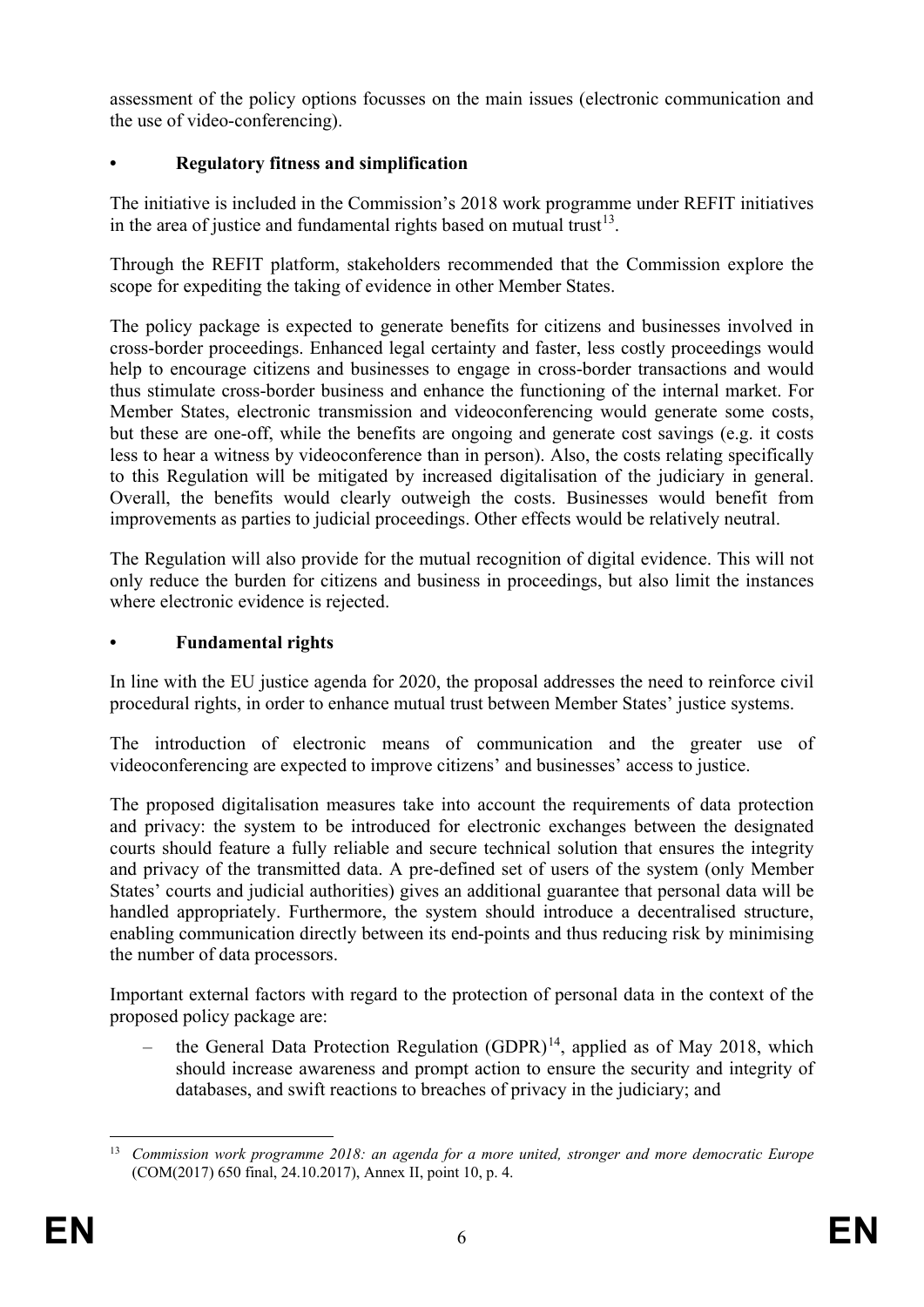– persistent threats to cybersecurity in the public sector. Attempted attacks on public IT infrastructure are expected to proliferate and to affect the judiciary in the Member States; their impact may be exacerbated by the growing interconnectedness of IT systems (nationally and at EU level).

### **Implementation plans and monitoring, evaluation and reporting arrangements**

In line with paragraphs 22 and 23 of the Interinstitutional Agreement of 13 April 2016<sup>15</sup>, where the three institutions confirmed that evaluations of existing legislation and policy should provide the basis for impact assessments of options for further action, the Regulation will be evaluated and the Commission will submit a report to the European Parliament, the Council and the European Economic and Social Committee at the latest five years after application date. The evaluation will assess the effects of the Regulation on the ground based on indicators and a detailed analysis of the degree to which the Regulation can be deemed relevant, effective, efficient, provides enough EU added value and is coherent with other EU policies. The evaluation will include lessons learnt to identify any lacks/problems or any potential to further improve the impact of the Regulation. Member States will provide the Commission with the information necessary for the preparation of the report.

### **4. BUDGETARY IMPLICATIONS**

The proposal will not impose significant costs on national administrations, but rather lead to savings. National authorities are expected to benefit from more efficient legal proceedings and reduced administrative burdens and labour costs.

Costs relating to the development, implementation and maintenance of electronic communication and document exchanges, and to the acquisition, implementation and operation of professional, high-end videoconferencing equipment could be co-funded.

The main EU funding opportunities under the current financial programmes are the Justice programme and the Connecting Europe Facility (CEF). The Justice programme (2018 budget: EUR 45.95 million) supports enforcement and remedy capacities in Member States in the field of civil justice and its future funding priorities focus on these elements, which are also relevant for the current initiative. The CEF has a much larger budget (EUR 130.33 million in 2018) and offers financial support for IT projects that facilitate cross-border interaction between public administrations, businesses and citizens. It is already used widely to fund digitalisation and e-justice work in the field of civil justice, including the European e-justice portal and public documents integration in national e-government systems and the Business Registers Interconnection System (BRIS). The Multiannual Financial Framework (MFF) package for the digital transformation priority, as unveiled on 2 May 2018, includes EUR 3 billion for a digital strand of the CEF, to finance digital connectivity infrastructure.

<sup>&</sup>lt;sup>14</sup> Regulation (EU) 2016/679 of the European Parliament and of the Council of 27 April 2016 on the protection of natural persons with regard to the processing of personal data and on the free movement of such data, and repealing Directive 95/46/EC (OJ L 119, 4.5.2016, p. 1).

<span id="page-8-0"></span><sup>&</sup>lt;sup>15</sup> Interinstitutional Agreement between the European Parliament, the Council of the European Union and the European Commission on Better Law-Making of 13 April 2016; OJ L 123, 12.5.2016, p. 1–14.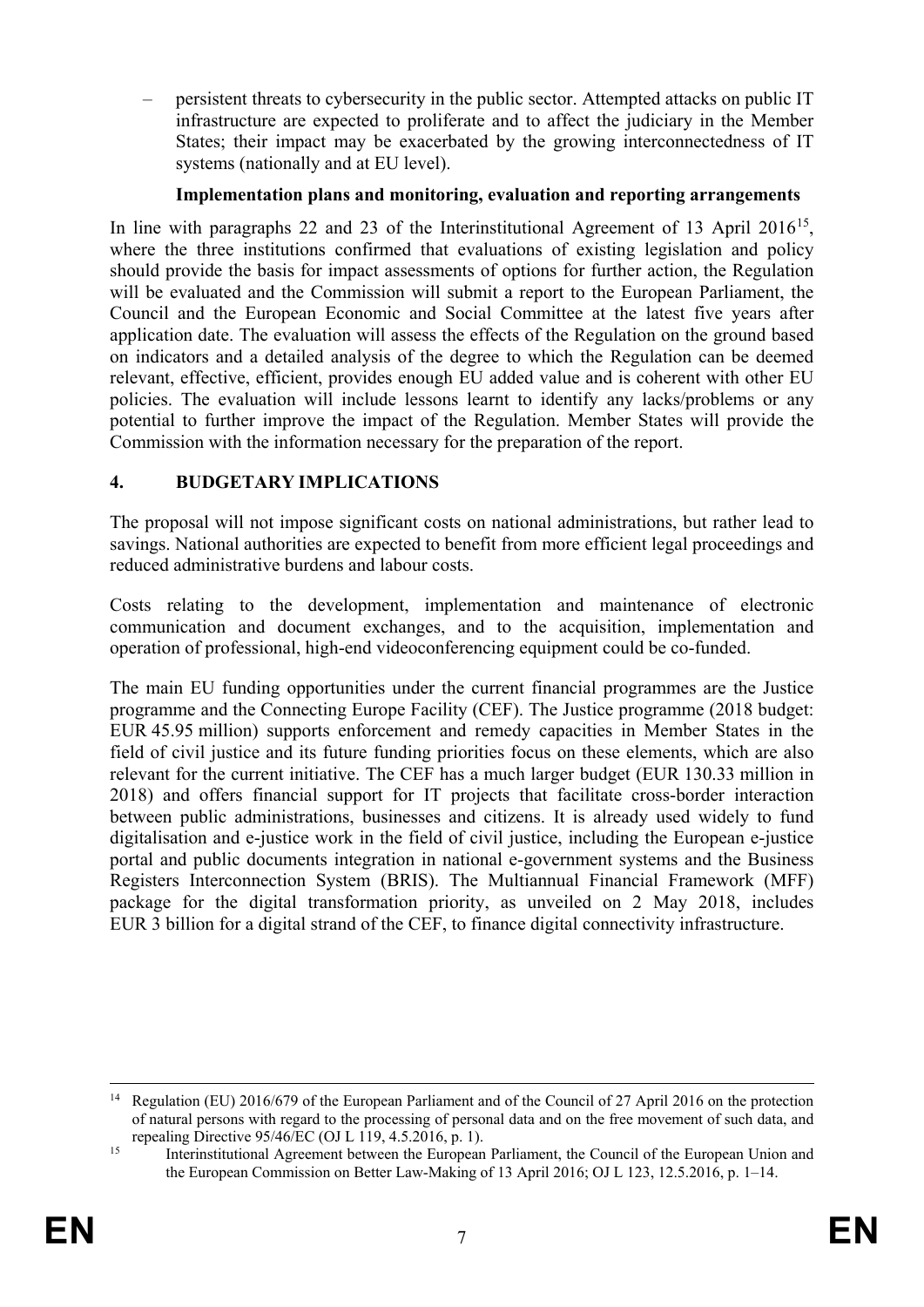### **5. OTHER ELEMENTS**

#### **• Implementation plans and monitoring, evaluation and reporting arrangements**

Sound arrangements will be put in place for the monitoring of the Regulation, including a comprehensive set of qualitative and quantitative indicators, and a clear and structured reporting and monitoring process. This is important for ensuring that the amendments are implemented efficiently in the Member States and verifying whether the Regulation is successful in achieving its objectives.

### **• Detailed explanation of the specific provisions of the proposal**

#### *Article 1(4)*

Currently, the term 'court' is not defined and this has led to diverging interpretations among Member States. Some take it as referring only to traditional tribunals, while others also execute requests from other judicial authorities (e.g. notaries public) if they are empowered under their national laws to perform tasks of taking of evidence. These uncertainties should be eliminated by a definition of the concept of 'court'.

#### *Article 6*

This amendment introduces the mandatory electronic transmission, as a rule, of requests and communications pursuant to the Regulation (paragraph 1). In exceptional cases, i.e. where the system is interrupted or not suitable for the transmission in question (e.g. transmission of a DNA sample as evidence), other channels can still be used (paragraph 4).

#### *Articles 17 and 17a*

The purpose of the proposed amendments is to ensure a more appropriate, more frequent and faster use of direct taking of evidence in accordance with Article 17 via videoconference, where available to the courts in question and appropriate in the light of the specific circumstances of the case.

#### *Article 17b*

The purpose of this new Article is to facilitate the taking of evidence by diplomatic officers or consular agents. The Article provides that such persons may, in the territory of another Member State and in the area where they exercise their functions, take evidence without the need for a prior request, by hearing nationals of the Member State which they represent without compulsion in the context of proceedings pending in the courts of that Member State.

#### *Article 18a*

This new Article is to ensure that digital evidence taken in accordance with the law of the Member State where it was taken is not rejected as evidence in other Member States solely due to its digital nature.

#### *Articles 19 and 20*

These amendments bring the Regulation into line with Article 290 TFEU.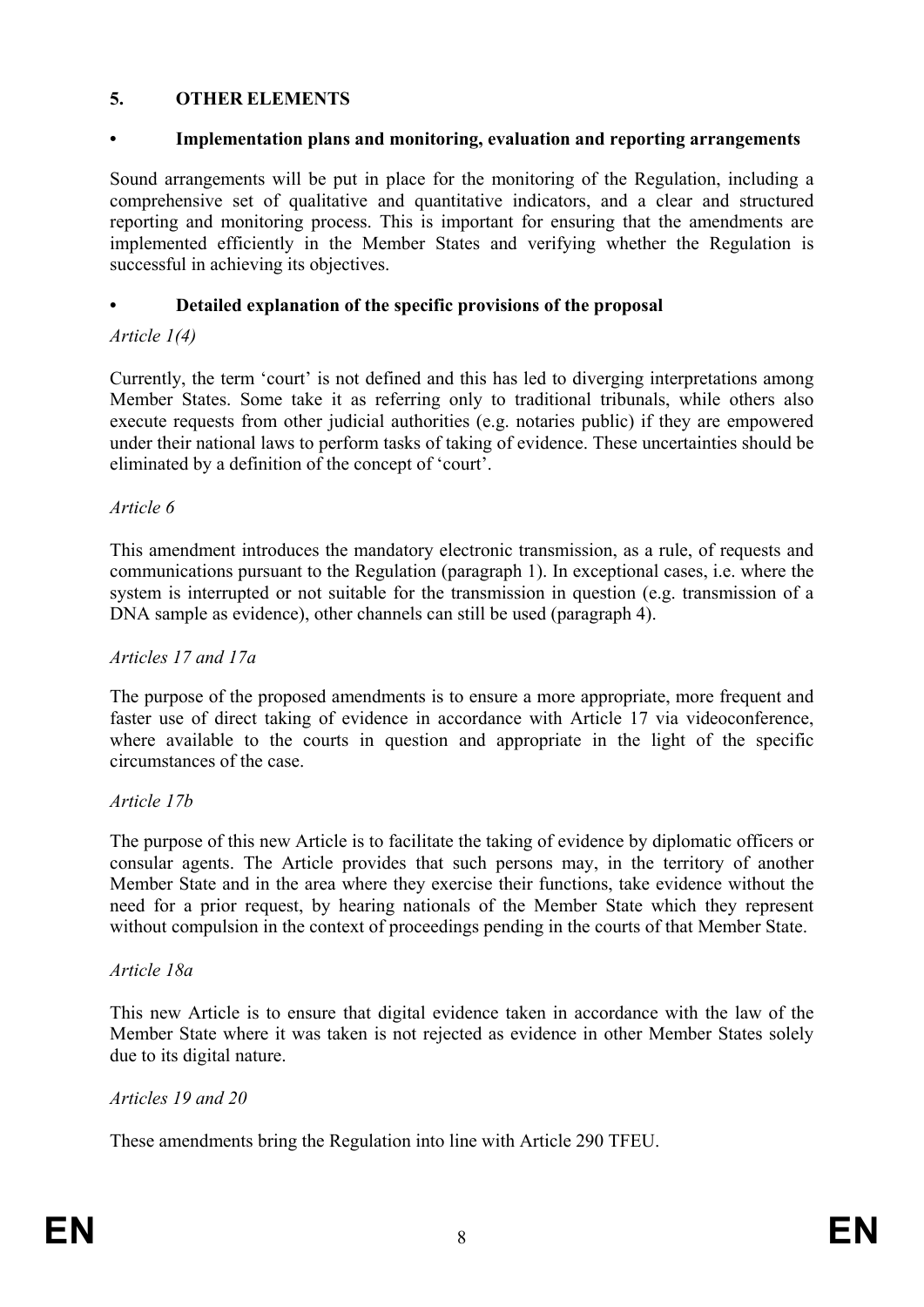### *Article 22a*

This provision sets out that the Commission shall establish a detailed programme for monitoring the outputs, results and impacts of this Regulation.

#### *Article 23*

This provision sets out that the Commission shall carry out an evaluation of this Regulation in line with the Commission's better regulation Guidelines and pursuant to paragraph 22 and 23 of the Interinstitutional Agreement of 13 April 2016, and present a Report on the main findings to the European Parliament, the Council and the European Economic and Social Committee.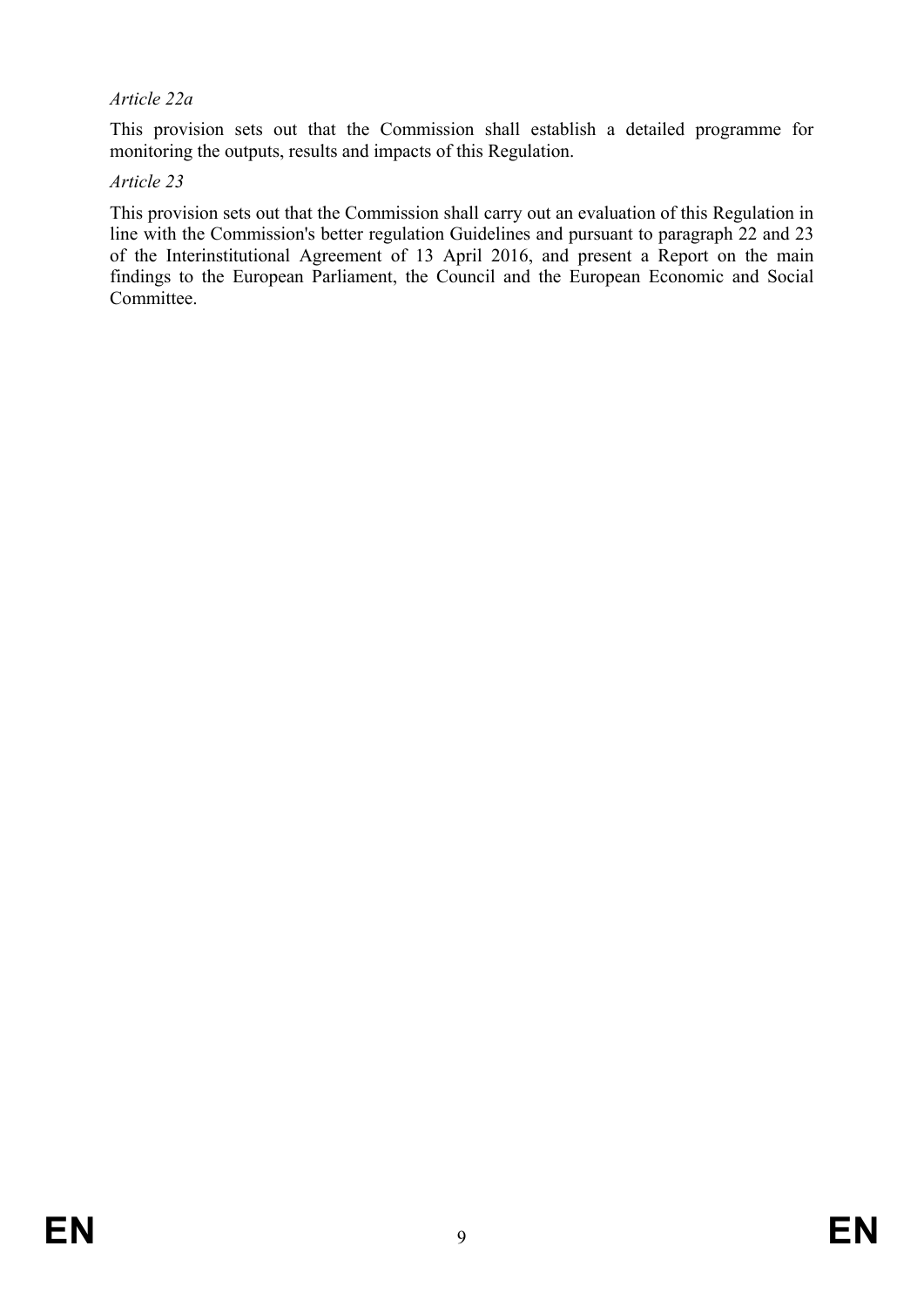2018/0203 (COD)

### Proposal for a

## **REGULATION OF THE EUROPEAN PARLIAMENT AND OF THE COUNCIL**

#### **amending Council Regulation (EC) No 1206/2001 of 28 May 2001 on cooperation between the courts of the Member States in the taking of evidence in civil or commercial matters**

THE EUROPEAN PARLIAMENT AND THE COUNCIL OF THE EUROPEAN UNION,

Having regard to the Treaty on the Functioning of the European Union, and in particular Article 81 thereof,

Having regard to the proposal from the European Commission,

After transmission of the draft legislative act to the national parliaments,

Having regard to the opinion of the European Economic and Social Committee<sup>[1](#page-11-0)</sup>,

Acting in accordance with the ordinary legislative procedure,

Whereas:

- (1) In the interests of the proper functioning of the internal market, it is necessary to further improve and expedite cooperation between courts in the taking of evidence.
- (2) Council Regulation (EC) No 1206/2001[2](#page-11-1) lays down rules on cooperation between the courts of the Member States in the taking of evidence in civil or commercial matters.
- (3) In order to ensure speedy transmission of requests and communications, all appropriate means of modern communication technology should be used. Therefore, as a rule, all communication and exchanges of documents should be carried out through a decentralised IT system composed of national IT systems.
- (4) In order to ensure mutual recognition of digital evidence such evidence taken in a Member State in accordance with its law should not be denied recognition as evidence in other Member States only because of its digital nature.
- (5) Regulation (EC) No 1206/2001 should be without prejudice to the possibility for authorities to exchange information under systems established by other Union instruments, such as Council Regulation (EC) No 2201/2003[3](#page-11-2) or Council Regulation (EC) No 4/2009[4](#page-11-3) , even where that information has evidentiary value, thus leaving the choice of the most suitable method to the requesting authority.

<span id="page-11-0"></span> $\frac{1}{2}$  OJ C, , p. .

<span id="page-11-1"></span><sup>2</sup> Council Regulation (EC) No 1206/2001 of 28 May 2001 on cooperation between the courts of the Member States in the taking of evidence in civil or commercial matters (OJ L 174, 27.6.2001, p. 1).

<span id="page-11-2"></span><sup>&</sup>lt;sup>3</sup> Council Regulation (EC) No 2201/2003 of 27 November 2003 concerning jurisdiction and the recognition and enforcement of judgments in matrimonial matters and the matters of parental responsibility, repealing Regulation (EC) No 1347/2000 (OJ L 338, 23.12.2003, p. 1).

<span id="page-11-3"></span><sup>&</sup>lt;sup>4</sup> Council Regulation (EC) No 4/2009 of 18 December 2008 on jurisdiction, applicable law, recognition and enforcement of decisions and cooperation in matters relating to maintenance obligations (OJ L 7, 10.1.2009, p. 1).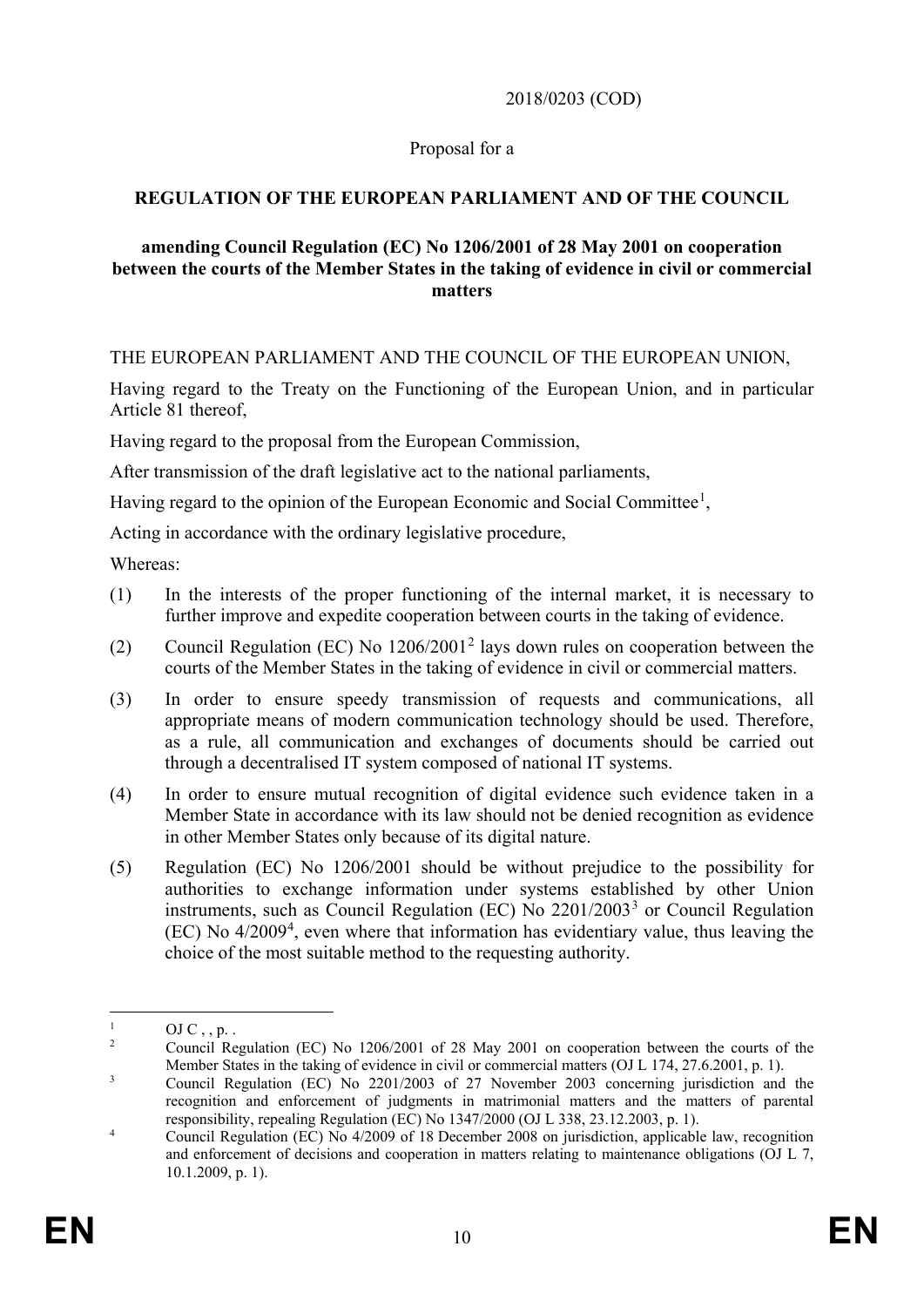- (6) Modern communications technology, in particular videoconferencing which is an important means to simplify and accelerate the taking of evidence, is currently not used to its full potential. Where evidence is to be taken by hearing a person domiciled in another Member State as witness, party or expert, the court should take that evidence directly via videoconference, if available to the respective courts, where it deems the use of such technology appropriate on account of the specific circumstances of the case.
- (7) In order to facilitate the taking of evidence by diplomatic officers or consular agents, such persons may, in the territory of another Member State and within the area where they exercise their functions, take evidence without the need for a prior request by hearing nationals of the Member State which they represent without compulsion in the context of proceedings pending in the courts of the Member State which they represent.
- (8) Since the objectives of this Regulation cannot be sufficiently achieved by the Member States and can rather, by reason of the creation of a legal framework ensuring the speedy transmission of requests and communications concerning the performance of taking of evidence, be better achieved at Union level, the Union may adopt measures, in accordance with the principle of subsidiarity as set out in Article 5 of the Treaty on the European Union. In accordance with the principle of proportionality, as set out in that Article, this Regulation does not go beyond what is necessary in order to achieve that objective.
- (9) In accordance with Article 3 and Article 4a(1) of protocol No 21 on the position of the United Kingdom and Ireland in respect of the area of freedom, security and justice, annexed to the Treaty on European Union and the Treaty on the Functioning of the European Union, the [United Kingdom] [and] [Ireland] [have/has notified their/its wish to take part in the adoption and application of the present Regulation [ [are/is not taking part in the adoption of this Regulation and is not bound by it or subject to its application].
- (10) In accordance with Articles 1 and 2 of Protocol No 22 on the position of Denmark, annexed to the Treaty on European Union and the Treaty on the Functioning of the European Union, Denmark is not taking part in the adoption of this Regulation and is not bound by it or subject to its application.
- (11) In order to update the standard forms in the Annexes or to make technical changes to those forms, the power to adopt acts in accordance with Article 290 of the Treaty on the Functioning of the European Union should be delegated to the Commission in respect of amendments to the Annexes. It is of particular importance that the Commission carry out appropriate consultations during its preparatory work, including at expert level, and that those consultations be conducted in accordance with the principles laid down in the Interinstitutional Agreement of 13 April 2016 on Better Law-Making\*. In particular, to ensure equal participation in the preparation of delegated acts, the European Parliament and the Council receive all documents at the same time as Member States' experts, and their experts systematically have access to meetings of Commission expert groups dealing with the preparation of delegated acts.

----------------------------

<sup>\*</sup>Interinstitutional Agreement between the European Parliament, the Council of the European Union and the European Commission on Better Law-Making of 13 April 2016; OJ L 123, 12.5.2016, p. 1.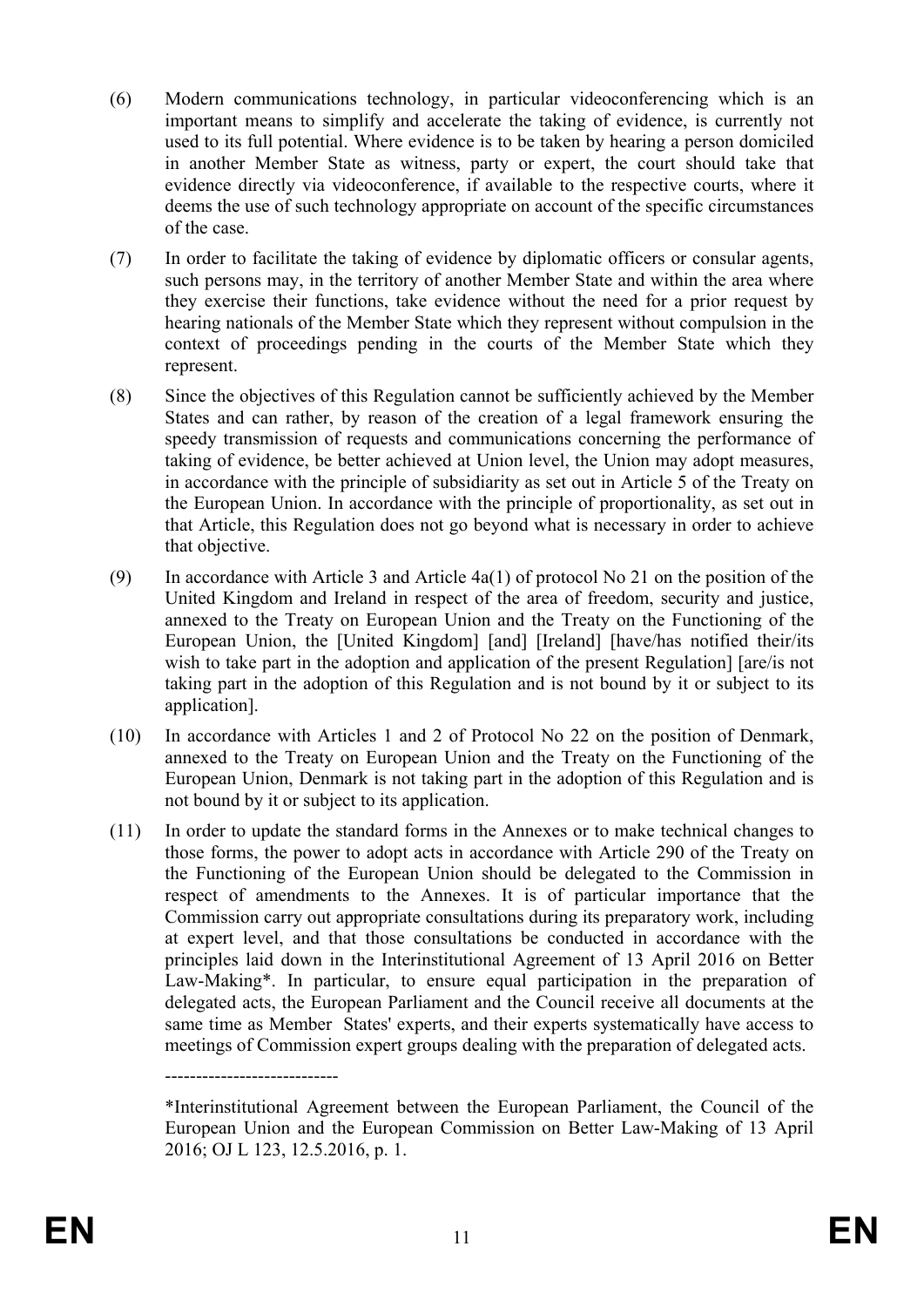- (12) In accordance with paragraphs 22 and 23 of the Interinstitutional Agreement of 13 April 2016 on Better Law-Making, the Commission should evaluate this Regulation on the basis of information collected through specific monitoring arrangements in order to assess the actual effects of the Regulation and the need for any further action.
- (13) Regulation (EC) No 1206/2001 should therefore be amended accordingly,

HAVE ADOPTED THIS REGULATION:

## *Article 1*

Regulation (EC) No 1206/2001 is amended as follows:

 $(1)$  In Article 1, the following paragraph 4 is added:

´4. In this Regulation, the term ´court´ shall mean any judicial authority in a Member State which is competent for the performance of taking of evidence according to this Regulation.´;

(2) Article 6 is replaced by the following:

### ´*Article 6*

### Transmission of requests and other communications

- 1. Requests and communications pursuant to this Regulation shall be transmitted through a decentralised IT system composed of national IT systems interconnected by a communication infrastructure enabling the secure and reliable cross-border exchange of information between the national IT systems.
- 2. The general legal framework for the use of trust services set out in Council Regulation (EU) No  $910/2014^5$  $910/2014^5$  shall apply to the requests and communications transmitted through the decentralised IT system referred to in paragraph 1.
- 3. Where requests and communications referred to in paragraph 1 require or feature a seal or handwritten signature, ´qualified electronic seals´ and ´qualified electronic signatures´ as defined in Regulation (EU) No 910/2014 of the European Parliament and of the Council may be used instead.
- 4. If transmission in accordance with paragraph 1 is not possible due to an unforeseen and exceptional disruption of the decentralised IT system or where such transmission is not possible in other exceptional cases, transmission shall be carried out by the swiftest possible means, which the requested Member State has indicated it can accept.
- (3) Article 17 is amended as follows:
	- (a) paragraph 2 is deleted;
	- (b) in paragraph 4, the third subparagraph is replaced by the following:

<span id="page-13-0"></span> <sup>5</sup> Regulation (EU) No 910/2014 of the European Parliament and of the Council of 23 July 2014 on electronic identification and trust services for electronic transactions in the internal market and repealing Directive 1999/93/EC (OJ L 257, 28.8.2014, p. 73).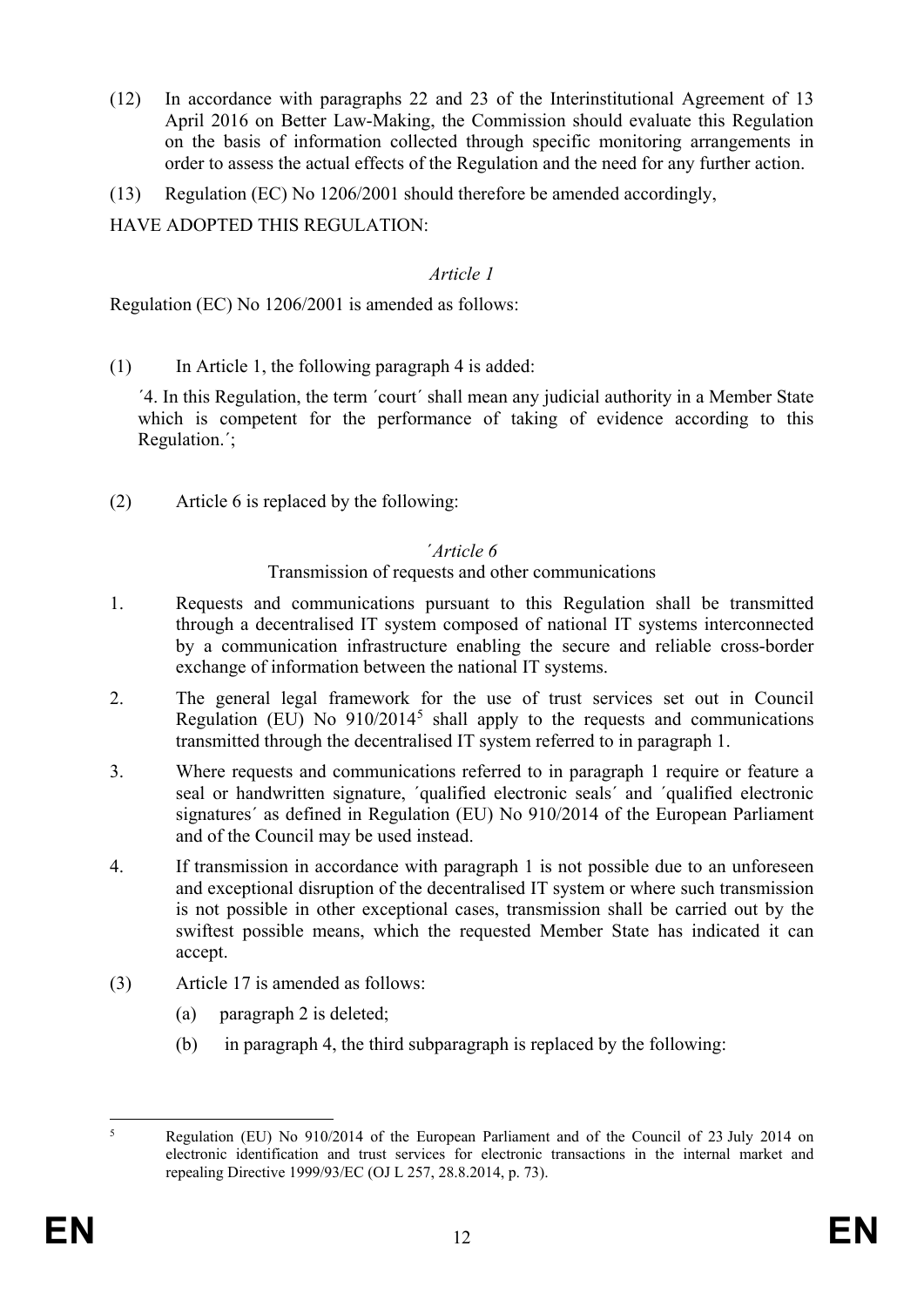´Where within 30 days of sending the request, the requesting court has not received information as to whether the request has been accepted, the request shall be considered to have been accepted.´;

(4) the following Article 17a is inserted:

### ´*Article 17a*

#### Direct taking of evidence by videoconference

- 1. Where evidence is to be taken by hearing a person domiciled in another Member State as witness, party or expert and the court does not request the competent court of another Member State to take evidence in accordance with Article 1(1)(a), the court shall take evidence directly in accordance with Article 17 via videoconference, if available to the respective courts, where it deems the use of such technology appropriate on account of the specific circumstances of the case.
- 2. Where a request for direct taking of evidence via videoconference is made, the hearing shall be held in the premises of a court. The requesting court and the central body or the competent authority referred to in Article 3(3) or the court on whose premises the hearing is to be held shall agree on the practical arrangements for the videoconference.
- 3. Where evidence is taken by videoconference:
	- (a) the central body or the competent authority referred to in Article 3(3) in the requested Member State may assign a court to take part in the performance of the taking of evidence in order to ensure respect for the fundamental principles of the law of the requested Member State;
	- (b) if necessary, at the request of the requesting court, the person to be heard or the judge in the requested Member State participating in the hearing, the central body or the competent authority referred to in Article 3(3) shall ensure that the person to be heard or the judge are assisted by an interpreter.´;
- (5) the following Article 17b is inserted:

### ´*Article 17b*

### Taking of evidence by diplomatic officers or consular agents

Diplomatic officers or consular agents of a Member State may, in the territory of another Member State and within the area where they exercise their functions, take evidence without the need for a prior request pursuant to Article 17(1), by hearing nationals of the Member State which they represent without compulsion in the context of proceedings pending in the courts of the Member State which they represent.´;

(6) the following Section 6 is inserted after Article 18: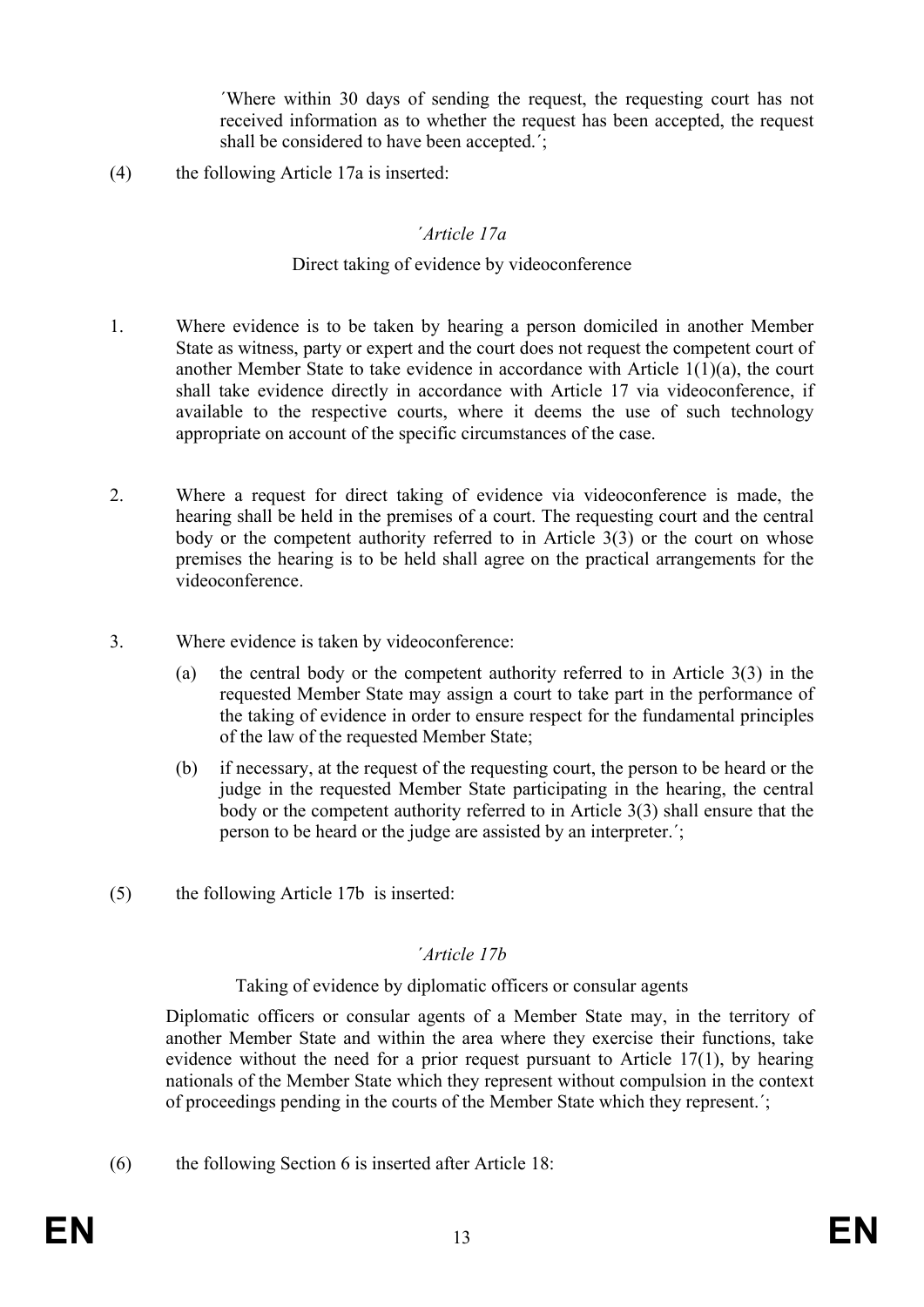# ´Section 6

# Mutual recognition

## *Article 18a*

Digital evidence taken in a Member State in accordance with its law shall not be denied the quality of evidence in other Member States solely due to its digital nature.´;

(7) in Article 19, paragraph 2 is replaced by the following:

´2. The Commission is empowered to adopt delegated acts in accordance with Article 20 to amend the Annexes to update the standard forms or to make technical changes to those forms.´;

(8) Article 20 is replaced by the following:

## ´*Article 20*

# Exercise of the delegation

- 1. The power to adopt delegated acts is conferred on the Commission subject to the conditions laid down in this Article.
- 2. The power to adopt delegated acts referred to in Article 19(2) shall be conferred on the Commission for an indeterminate period of time from … [*date of entry into force of this Regulation*].
- 3. The delegation of power referred to in Article 19(2) may be revoked at any time by the European Parliament or by the Council. A decision to revoke shall put an end to the delegation of the power specified in that decision. It shall take effect the day following the publication of the decision in the Official Journal of the European Union or at a later date specified therein. It shall not affect the validity of any delegated acts already in force.
- 4. Before adopting a delegated act, the Commission shall consult experts designated by each Member State in accordance with the principles laid down in the Interinstitutional Agreement of 13 April 201[6](#page-15-0) on Better Law-Making<sup>6</sup>.
- 5. As soon as it adopts a delegated act, the Commission shall notify it simultaneously to the European Parliament and to the Council.

<span id="page-15-0"></span> <sup>6</sup> OJ L 123, 12.5.2016, p. 1.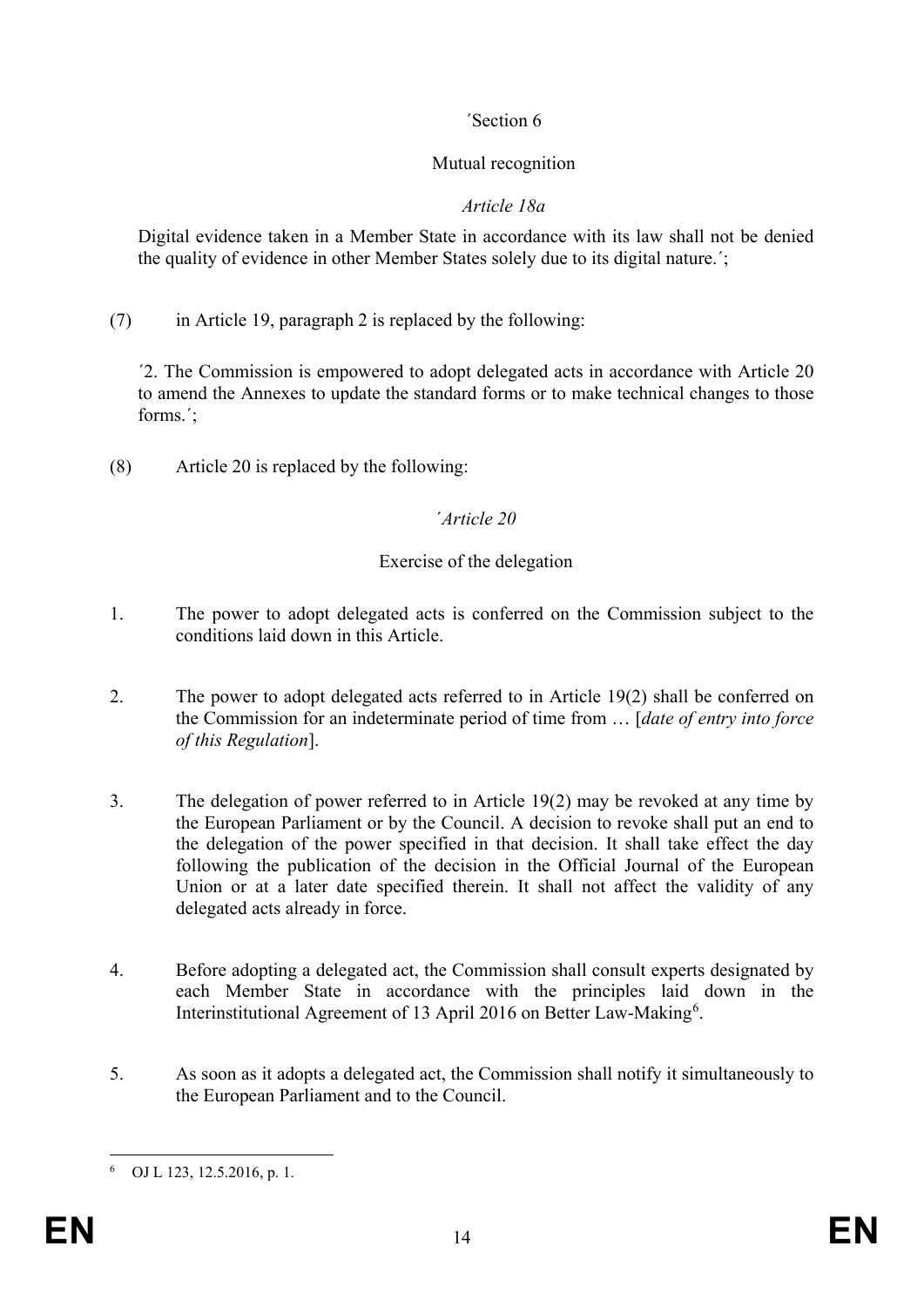- (9) A delegated act adopted pursuant to Article 19(2) shall enter into force only if no objection has been expressed either by the European Parliament or by the Council within a period of two months of notification of that act to the European Parliament and the Council or if, before the expiry of that period, the European Parliament and the Council have both informed the Commission that they will not object. That period shall be extended by two months at the initiative of the European Parliament or of the Council.´
- (10) The following Article 22a is inserted:

### *´Article 22a*

#### Monitoring

- 1. By [*two years after the date of application*] at the latest, the Commission shall establish a detailed programme for monitoring the outputs, results and impacts of this Regulation.
- 2. The monitoring programme shall set out the means by which and the intervals at which the data and other necessary evidence are to be collected. It shall specify the action to be taken by the Commission and by the Member States in collecting and analysing the data and other evidence.
- 3. Member States shall provide the Commission with the data and other evidence necessary for the monitoring.´
- (11) Article 23 is replaced by the following:

### *´Article 23*

#### Evaluation

- 1. No sooner than [*five years after the date of application of this Regulation*], the Commission shall carry out an evaluation of this Regulation and present a report on the main findings to the European Parliament, the Council and the European Economic and Social Committee.
- 2. Member States shall provide the Commission with the information necessary for the preparation of that report.´

#### *Article 2*

This Regulation shall enter into force on the twentieth day following that of its publication in the *Official Journal of the European Union*.

It shall apply from […].

However, point 2 of Article 1 shall apply from … [*24 months after the entry into force*].